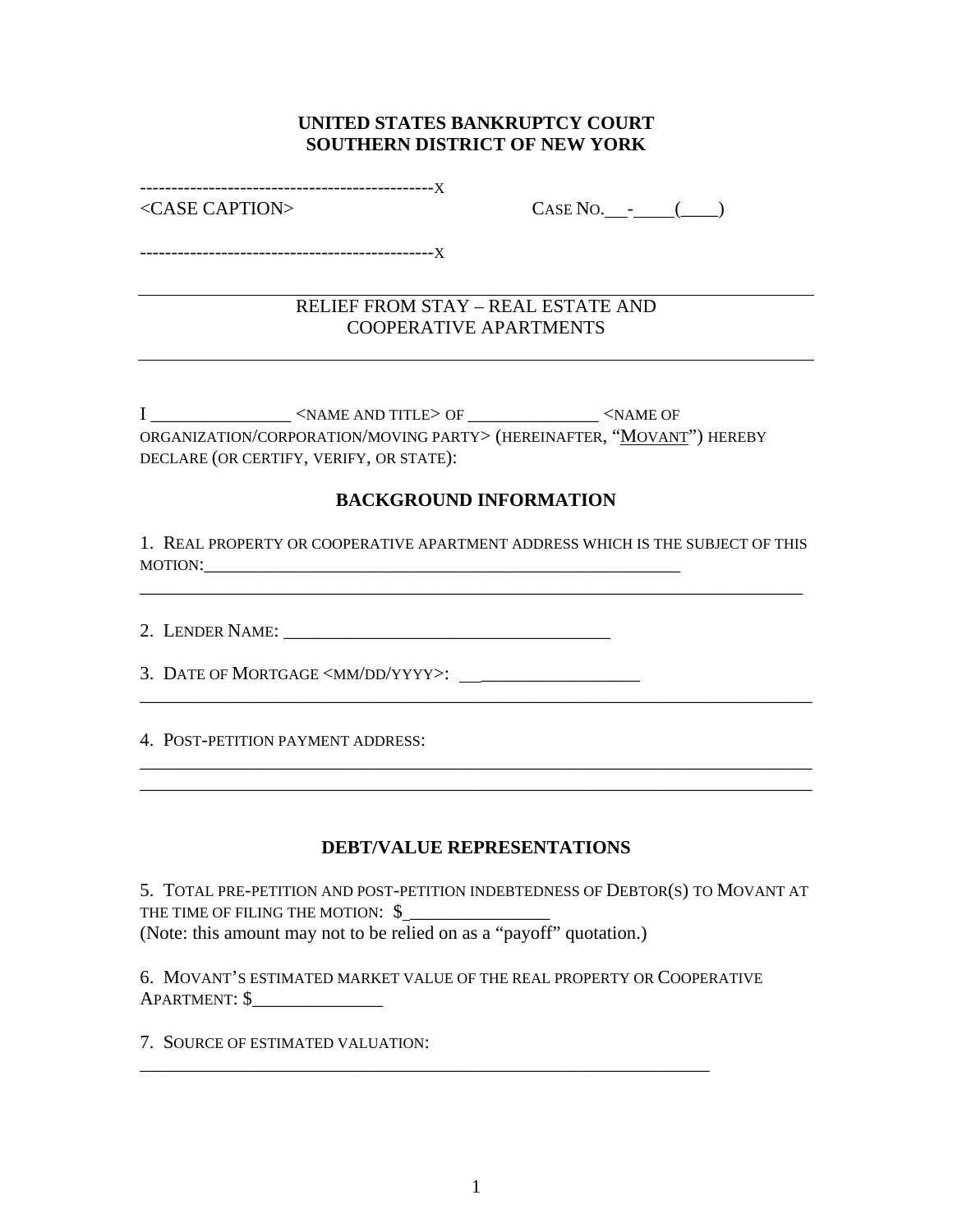# **STATUS OF DEBT AS OF THE PETITION DATE**

8. TOTAL PRE-PETITION INDEBTEDNESS OF DEBTOR(S) TO MOVANT AS OF PETITION FILING DATE:  $\$$ 

A. AMOUNT OF PRINCIPAL: \$

B. AMOUNT OF INTEREST: \$

C. AMOUNT OF ESCROW (taxes and insurance): \$

D. AMOUNT OF FORCED PLACED INSURANCE EXPENDED BY MOVANT:

 $\mathbb S$ 

E. AMOUNT OF ATTORNEYS' FEES BILLED TO DEBTOR(S) PRE-PETITION:

 $\sim$ 

F. AMOUNT OF PRE-PETITION LATE FEES, IF ANY, BILLED TO DEBTOR(S):

 $\mathbb S$ 

9. CONTRACTUAL INTEREST RATE: \_\_\_\_\_\_\_\_\_\_\_\_\_\_\_ (If interest rate is (or was) adjustable, please list the rate(s) and date(s) the rate(s) was/were in effect on a separate sheet and attach the sheet as an exhibit to this form; please list the exhibit number here: $\qquad \qquad .)$ 

10. PLEASE EXPLAIN ANY ADDITIONAL PRE-PETITION FEES, CHARGES OR AMOUNTS CHARGED TO DEBTOR'S/DEBTORS' ACCOUNT AND NOT LISTED ABOVE:

(If additional space is needed, please list the amounts on a separate sheet and attach the sheet as an exhibit to this form; please list the exhibit number here:  $\qquad \qquad$ .)

\_\_\_\_\_\_\_\_\_\_\_\_\_\_\_\_\_\_\_\_\_\_\_\_\_\_\_\_\_\_\_\_\_\_\_\_\_\_\_\_\_\_\_\_\_\_\_\_\_\_\_\_\_\_\_\_\_\_\_\_\_\_\_\_\_\_\_\_\_\_\_

# **AMOUNT OF ALLEGED POST-PETITION DEFAULT (AS OF <MM/DD/YYYY>)**

11. DATE LAST PAYMENT WAS RECEIVED: \_\_\_\_\_\_\_\_\_\_\_\_\_\_\_\_\_\_\_\_\_\_\_\_ <MM/DD/YYYY>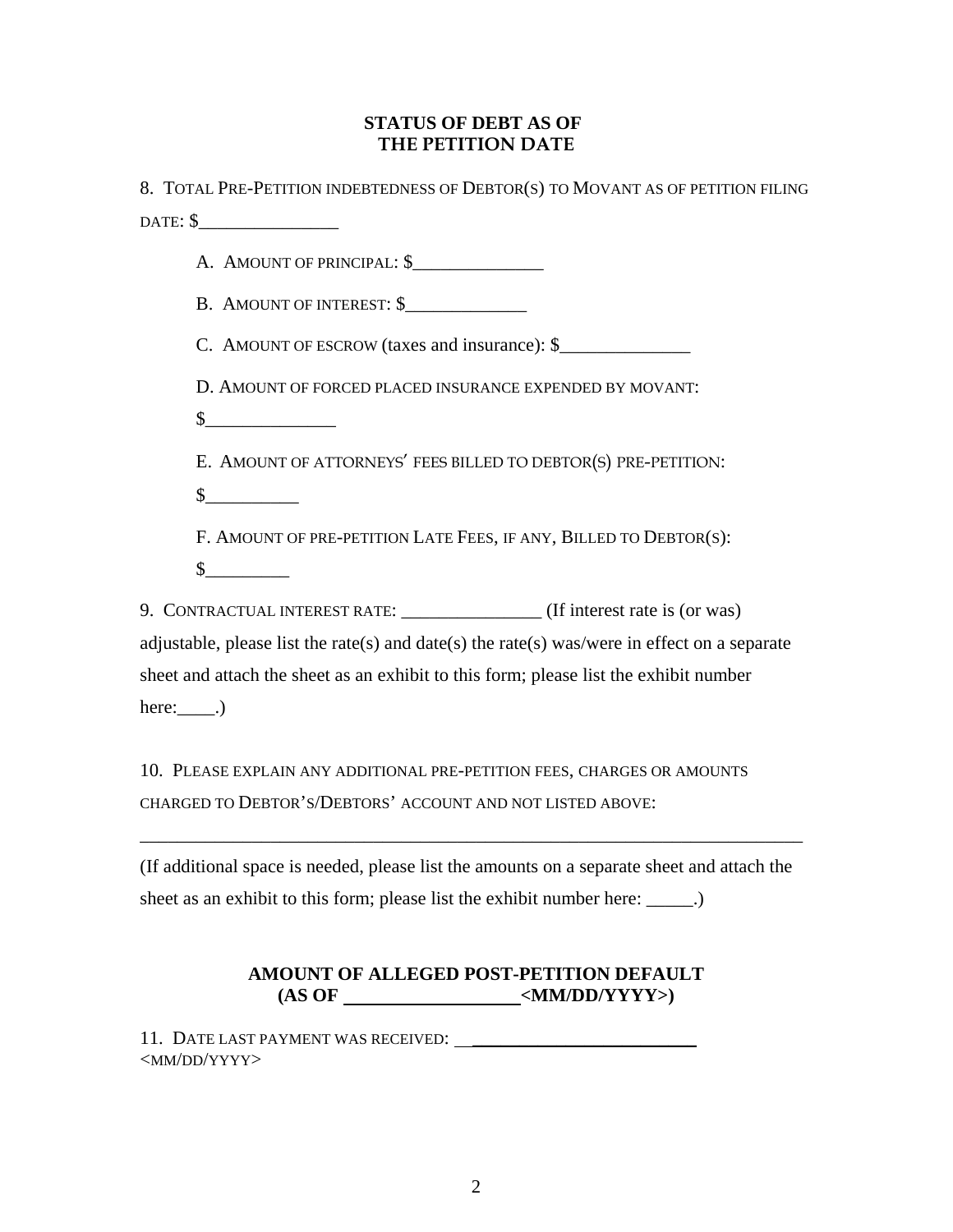#### 12. ALLEGED TOTAL NUMBER OF PAYMENTS DUE POST-PETITION FROM FILING OF PETITION

THROUGH PAYMENT DUE ON \_\_\_\_\_\_\_\_\_\_<mm/dd/yyyy>: \_\_\_\_\_\_\_\_\_.

13. PLEASE LIST ALL POST-PETITION PAYMENTS ALLEGED TO BE IN DEFAULT:

| <b>ALLEGED</b> | <b>ALLEGED</b> | <b>AMOUNT</b>   | <b>AMOUNT APPLIED</b> | <b>AMOUNT</b>   | <b>AMOUNT</b>  | <b>LATE FEE</b> |
|----------------|----------------|-----------------|-----------------------|-----------------|----------------|-----------------|
| <b>PAYMENT</b> | <b>AMOUNT</b>  | <b>RECEIVED</b> | <b>TO PRINCIPAL</b>   | <b>APPLIED</b>  | <b>APPLIED</b> | <b>CHARGED</b>  |
| <b>DUE</b>     | <b>DUE</b>     |                 |                       | <b>TO</b>       | <b>TO</b>      | (IF ANY)        |
| <b>DATE</b>    |                |                 |                       | <b>INTEREST</b> | <b>ESCROW</b>  |                 |
|                |                |                 |                       |                 |                |                 |
|                |                |                 |                       |                 |                |                 |
|                |                |                 |                       |                 |                |                 |
|                |                |                 |                       |                 |                |                 |
|                |                |                 |                       |                 |                |                 |
|                |                |                 |                       |                 |                |                 |
|                |                |                 |                       |                 |                |                 |
| TOTALS:        | ¢              | \$              | \$                    |                 | Φ              | \$              |

14. AMOUNT OF MOVANT'S ATTORNEYS FEES BILLED TO DEBTOR FOR THE PREPARATION, FILING AND PROSECUTION OF THIS MOTION: \$

15. AMOUNT OF MOVANT'S FILING FEE FOR THIS MOTION: \$

16. OTHER ATTORNEYS' FEES BILLED TO DEBTOR POST-PETITION: \$

17. AMOUNT OF MOVANT'S POST-PETITION-INSPECTION FEES: \$

18. AMOUNT OF MOVANT'S POST-PETITION APPRAISAL/BROKER'S PRICE OPINION:

 $\frac{\S_{\perp}}{\S_{\perp}}$ 

19. AMOUNT OF FORCED PLACED INSURANCE OR INSURANCE PROVIDED BY THE MOVANT POST-PETITION: \$

20. SUM HELD IN SUSPENSE BY MOVANT IN CONNECTION WITH THIS CONTRACT, IF

APPLICABLE: \$ \_\_\_\_\_\_\_\_\_\_\_\_\_\_\_\_\_\_\_\_\_\_\_

21. AMOUNT OF OTHER POST-PETITION ADVANCES OR CHARGES, FOR EXAMPLE TAXES, INSURANCE INCURRED BY DEBTOR ETC.: \$\_\_\_\_\_\_\_\_\_\_\_\_\_\_\_\_\_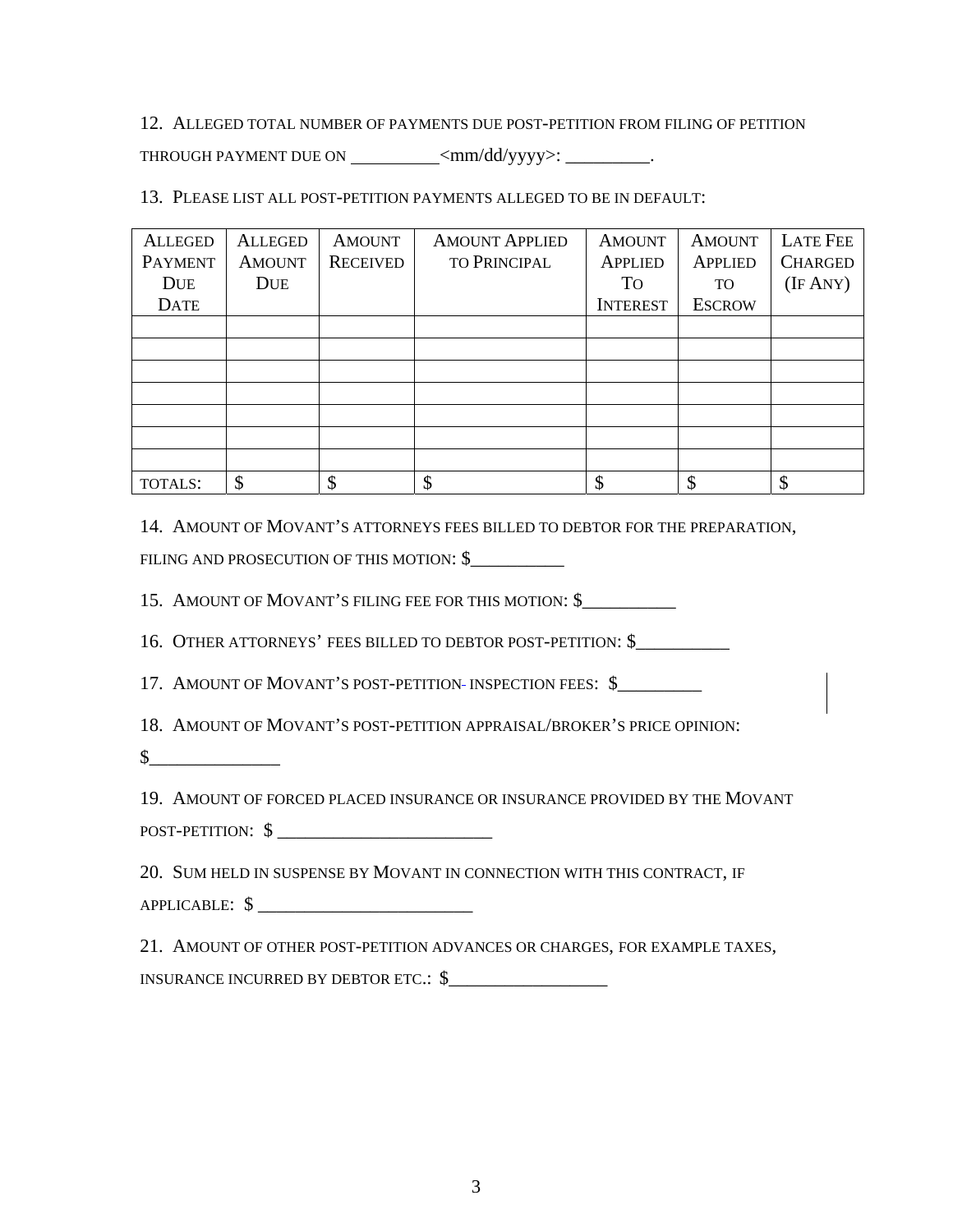### **REQUIRED ATTACHMENTS TO MOTION**

Please attach the following documents to this motion and indicate the exhibit number associated with the documents.

- (1) Copies of documents that indicate Movant's interest in the subject property. For purposes of example only, a complete and legible copy of the promissory note or other debt instrument together with a complete and legible copy of the mortgage and any assignments in the chain from the original mortgagee to the current moving party. (Exhibit \_\_\_\_\_.)
- (2) Copies of documents establishing proof of standing to bring this Motion. (Exhibit  $\Box$
- (3) Copies of documents establishing that Movant's interest in the real property or cooperative apartment was perfected. For the purposes of example only, a complete and legible copy of the Financing Statement (UCC-1) filed with either the Clerk's Office or the Register of the county the property or cooperative apartment is located in. (Exhibit \_\_\_\_\_\_\_.)